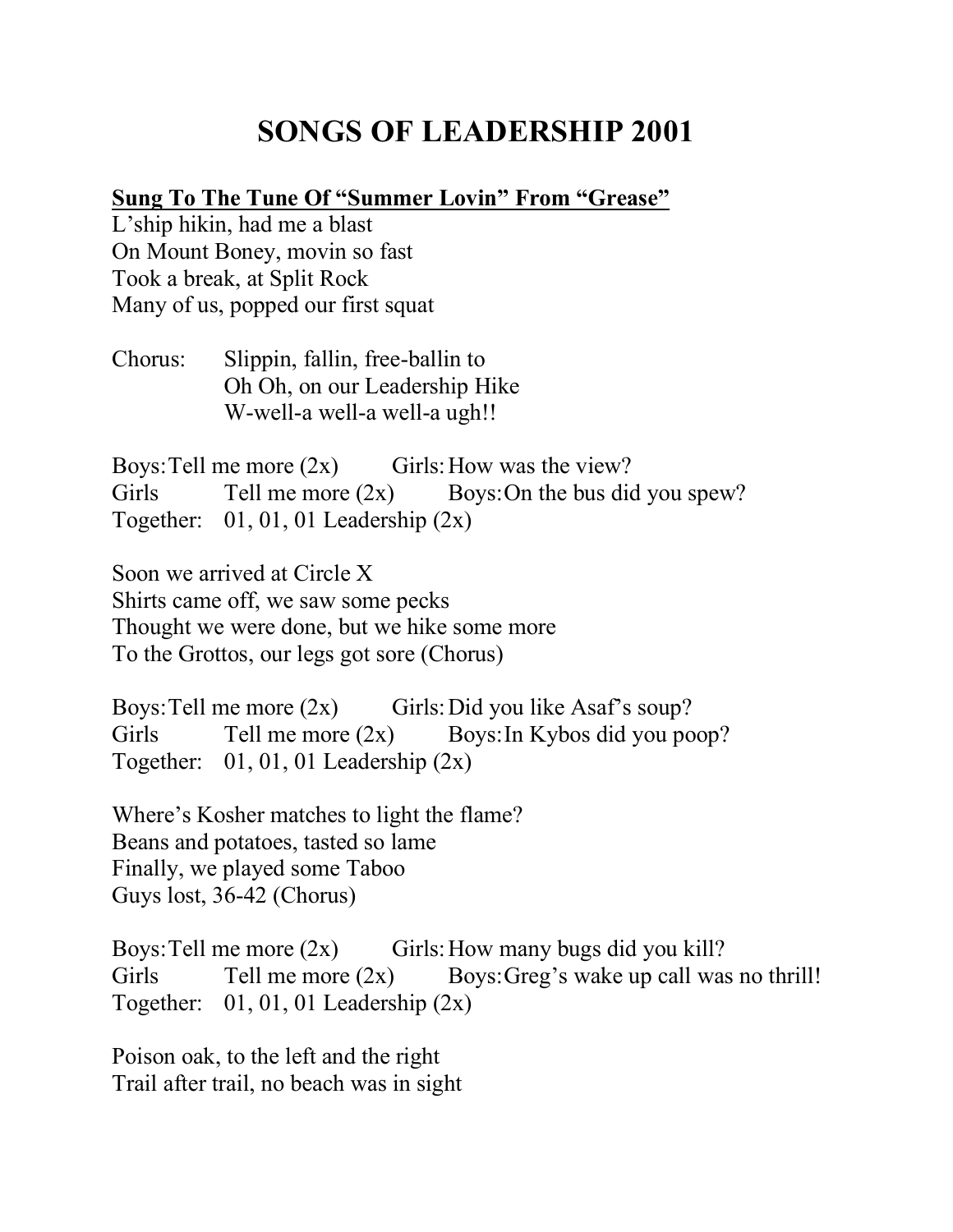Should we go early, or stay all night long? We can't go back, we didn't finish the song! (Chrous)

### **Sung To The Tune Of "Summer Lovin" From "Grease"**(Continued)

Boys: Tell me more  $(2x)$  Girls: When will we eat our lunch? Girls Tell me more  $(2x)$  Boys: Can you stop playing gumpsh? Together:  $01, 01, 01$  Leadership  $(2x)$ 

**Counselor's Song Sung To The Tune Of "Yesterday"**

Yesterday, Sycamore Cove seemed so far away But we made it through Because we had, each one of you

About to go to bed, there was a smell that almost made us dead So much gas for just one girl Kelson you're our oyster pearl

Bridge: Ruby, expert hiker and always in the lead You held our first aid to care for our every need

Gregory, your food connections were so great We always had a full plate Through this jew walk you had a smiling face

From Israel, Asaf brought his tent and soup He told us his is the best way to poop You sing like the real groups

Bridge: Sarah, always falling but you made it through With all your rap songs, you're our favorite ghetto Jew

Danielle, you didn't want Daryl to brush your hair You told us all not to care Killing Scorpio, you did dare

Michelle, always trying to quiet us Even though we made a fuss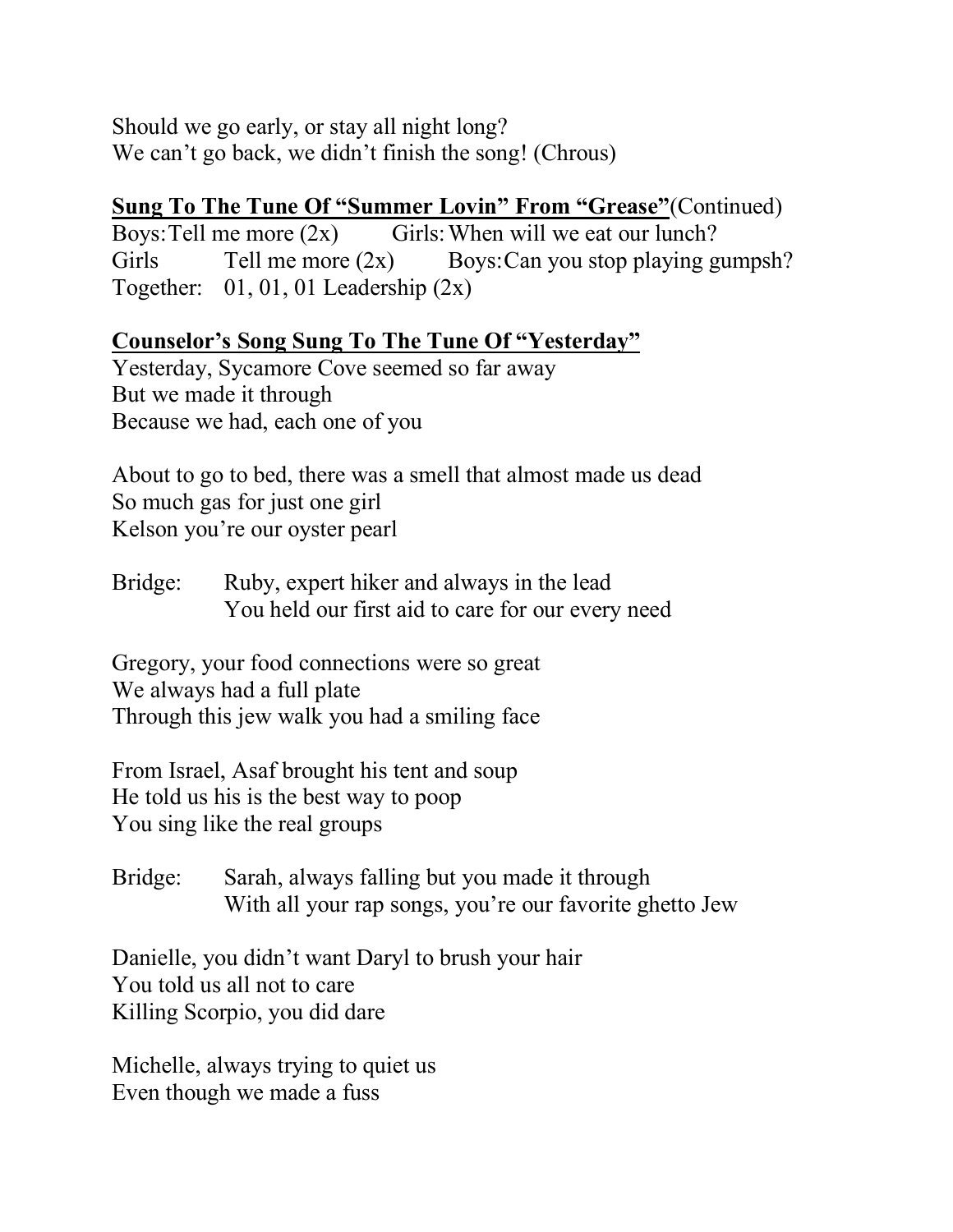We know you still love all of us

(Slower) We made it through, with each of you!

## **Sung To The Tune Of "It Wasn't Me"**

Girls: But so many embarrassing things happened on our hike! Boys:Say it wasn't you! Together: Alright!

Can't believe that they caught me red handed squatting in the Malibu Hills Picture this, we were hot and dirty, but the hike was such a thrill How could we forget that everyone could see us pee After a day of hiking the Grottos felt good to me

| Girls: But I slipped Down Boney             | Boys: It wasn't me! |
|---------------------------------------------|---------------------|
| Girls: Saw us free balling                  | Boys: It wasn't me! |
| Girls: Throwing something over the mountain | Boys: It wasn't me! |
| Girls: Thought it was Michelle and Jenna    | Boys: It wasn't me! |
| Girls: But we used some Gold Bond           | Boys: It wasn't me! |
| Girls: Playing Wrestlemania                 | Boys: It wasn't me! |
| Girls: Amy where'd you learn that?          | Boys: It wasn't me! |
| Girls: I have so many blisters!             | Boys: It wasn't me! |

Can't believe all the food that they gave us Hiking down to the beach New York Steak and potatoes and remember the Fruit-a-Freeze How could we forget the tidal wave that soaked us wet Now we had to go to bed colder than we'd expect

All these crazy things that happened made us closer than before Seventy-two new best friends Now we couldn't as for more Leadership 2001 always sportin' red and black Our last year as campers was the best and that's a fact!